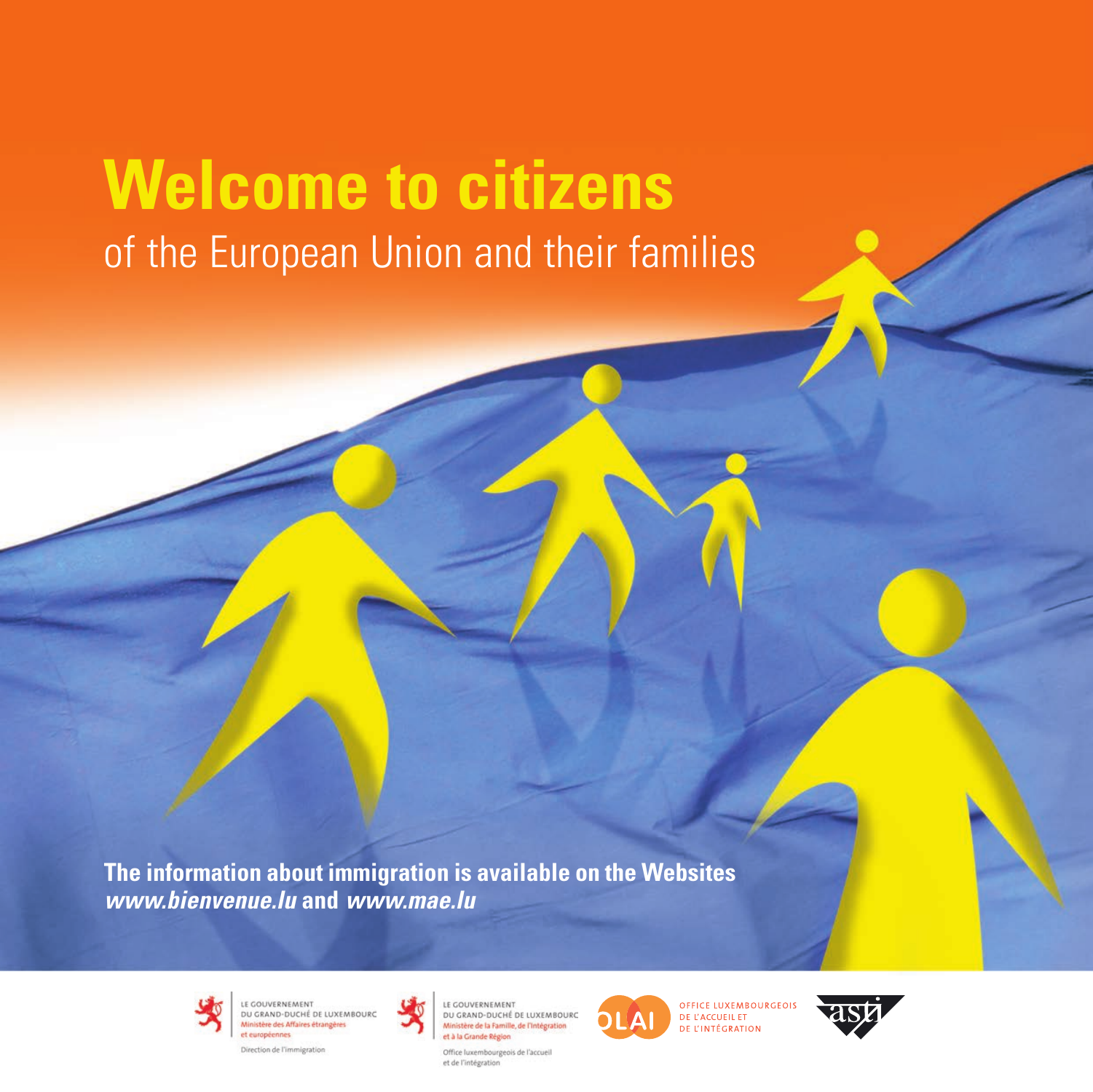### **Finding accommodation in Luxembourg**

It is expensive to rent property in Luxembourg. Therefore, it is important to find out about rental costs in Luxembourg and not underestimate them. You can get a good overview of prices by consulting websites such as www.athome.lu or www.luxbazar.lu. If you rent an apartment or a house through an agency, you should be aware that the agency costs will probably be equal to a month's rent. In addition, a deposit of 2-3 months' rent may be required in advance by the owner (in other words, if, for example, you are renting an apartment with a rent of  $\epsilon$ 1,000 per month, you must immediately pay  $\epsilon \in 4,000$ -5,000 depending on the deposit required).

Another difficulty lies in the fact that owners can be very demanding when choosing their tenants. They often refuse to rent to individuals who do not have a permanent employment contract (CDI).

Some alternatives do exist, but are often hard to find and/or are not always ideal:

- renting rooms in bed and breakfasts often managed by cafes (make sure the rooms are in good condition and verify that it they are council authorised rental property)
- sharing a flat with other people; for more information go to the website www.appartager.lu

It is not easy to find a job in Luxembourg. You may find a job through the ADEM (Agency for Job Development), through the Internet (e.g. www.monster.lu), through newspapers or temporary recruitment agencies. It should be noted that in Luxembourg it is not unusual to require knowledge of at least one of the 3 official languages - Luxembourgish, German, French.

the language children use to communicate between themselves, German is the language for literacy and used in cycles 2, 3 and 4. In addition, French is taught from the age of 7-8 and English is taught in secondary school.

Primary school covers the first 9 years of education divided into 4 learning cycles. School is compulsory for everyone from the age of 4 to 16. Primary school registration takes place in the commune where you live. For further information, you may contact the Ministry of National Education (www.men.lu).

Any foreign child who has completed primary school in their country of origin must contact the CASNA (Education for Newcomers to Luxembourg) upon their arrival to Luxembourg.

### **Finding a job in Luxembourg**

These booklets are available and may be downloaded from the website www.bienvenue.lu

### Living in Luxembourg

Luxembourg is a country that attracts many foreigners, in particular due to the very high salaries, compared to those of most other countries. Therefore, it is important to know that the costs of living and accommodation are high in Luxembourg.

In addition, the linguistic context within the labour market and schools is complex: 3 official languages coexist in day to day communication - Luxembourgish - German - French, and the education system is based on the knowledge of several languages from the early years of study onwards. All these factors, and many others, must be taken into consideration before moving to Luxembourg.

### **Languages spoken in Luxembourg**

The Luxembourgish language is the language for everyday communication, enabling better integration into the country. German and French are the main administrative languages and are used in the economic sector as well. Depending on the position held, the employer may demand either one as an additional language.

### **Educating children**

The educational system is based on 4 languages: Luxembourgish, which is the language used for the first cycle of pre-school teaching (3-5 years), and

### **The following booklets are available:**

- Welcome to Luxembourg an information guide to Third Country Citizens and their family members
- Welcome to Luxembourg a booklet intended for the Persian community
- Welcome to Luxembourg a booklet intended for the Portuguese-speaking community
- Welcome to Luxembourg a booklet intended for the Chinese community
- Welcome to Luxembourg a booklet intended for the Serbian community
- Welcome to Luxembourg a booklet intended for the Albanian community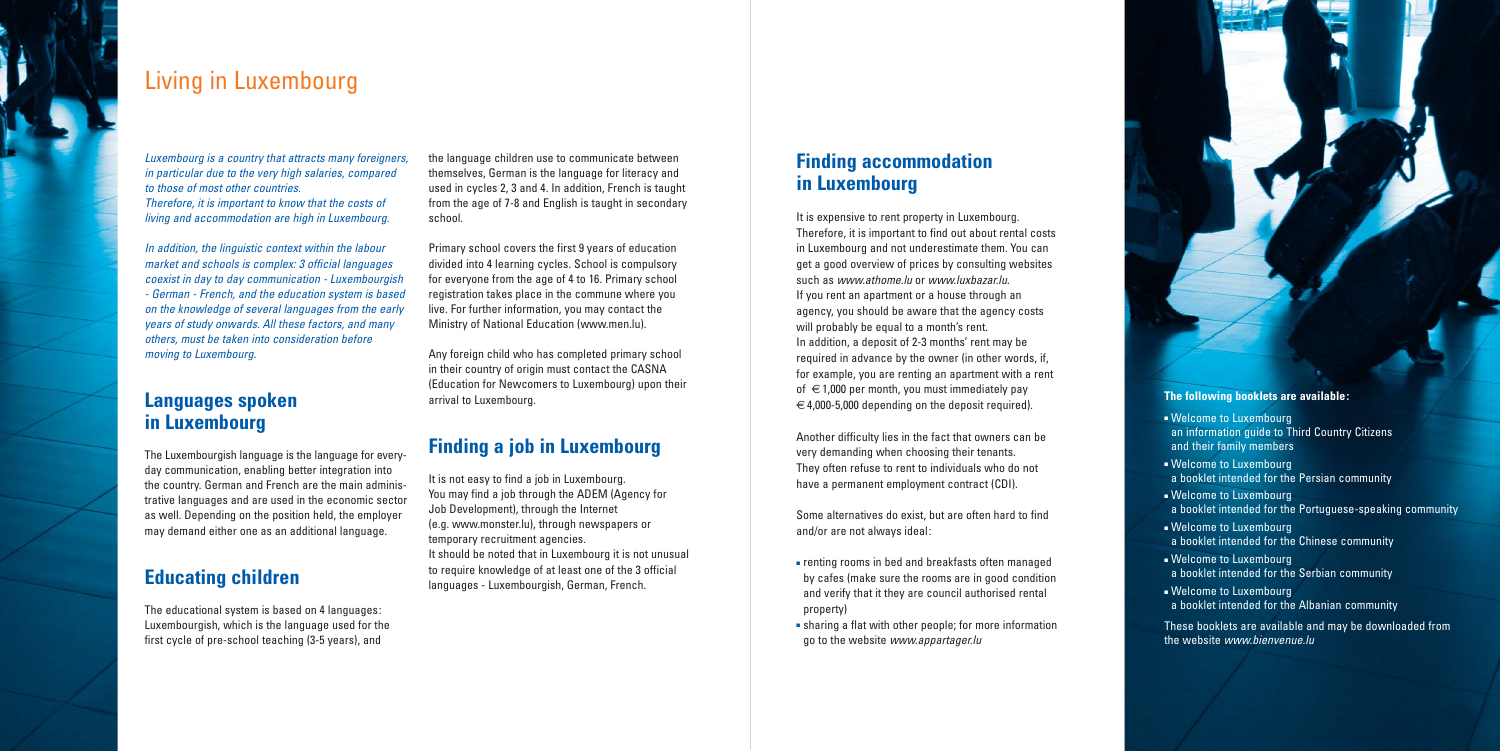### **Welcome to the Citizens**  of the European Union and to their family

The amended law of 29 August 2008 on free movement of individuals and immigration seeks to simplify the procedures for citizens of the European Union and their family members. This brochure is intended to facilitate the legislation and to make it more accessible.

Minister for Family and Integration, Minister of the Greater Region

Additions and amendments have been made since 2008, and this booklet (version December 2013) is an updated version of the first edition issued in 2010.

The information presented here is the result of a collaboration between the Ministry of Foreign and European Affairs - Immigration Directorate, the Ministry of Family and Integration and the Greater Region - the Luxembourg Reception and Integration Agency (OLAI) and ASTI.

#### **Corinne Cahen**

#### **Jean Asselborn**

Minister of Foreign and european affairs, Minister of immigration and asylum

#### **Christiane Martin**

Director of the Luxembourg Reception and Integration Agency

**Laura Zuccoli**  Chairwoman of the ASTI

# 04 and the contract of the contract of the contract of the contract of the contract of the contract of the contract of the contract of the contract of the contract of the contract of the contract of the contract of the con

- **→ Of a Member State of the European Union:** Austria, Belgium, Bulgaria, Croatia, Cyprus, Czech Republic, Denmark, Estonia, Finland, Fran Germany, Greece, Hungary, Ireland, Italy, Latvia, Lithuania, Malta, Netherlands, Poland, Portugal, Romania, Slovakia, Slovenia, Spain, Sweden, United Kingdom
- $\rightarrow$  Any Member State that is a party to the Agreen on the European Economic Area (EEA): Iceland, Liechtenstein and Norway

| 05                                                                                                                       |
|--------------------------------------------------------------------------------------------------------------------------|
| 05                                                                                                                       |
| 06                                                                                                                       |
| 07                                                                                                                       |
| 08                                                                                                                       |
| Right of permanent residence <b>Manual Community</b> and the Right of permanent residence<br>08                          |
| 08                                                                                                                       |
| Transfer of residence for an unemployed worker <b>manufation</b> and the set of residence for an unemployed worker<br>10 |
| 10                                                                                                                       |
|                                                                                                                          |
|                                                                                                                          |

- 
- **Employed or freelance worker,**
- "Inactive": a person possessing sufficient financial resources for themselves and their family, ■ Student.
- 



 $\rightarrow$  Any citizen of the European Union planning to emigrate to the Grand Duchy of Luxembourg for a period of over 3 months under the status of:

### **Summary** You are moving to Luxembourg

#### **Citizens**

|                  | $\rightarrow$ Of the Swiss Confederation                                                                                                                   |
|------------------|------------------------------------------------------------------------------------------------------------------------------------------------------------|
| nce,<br>Э,<br>l, | $\rightarrow$ The members of the family of such citizens have a<br>right of residence if they depend on a citizen who<br>fulfils the necessary conditions. |
| nent             | Derogations are still in force for workers Croatia as far<br>as the labour market access is concerned.                                                     |
|                  |                                                                                                                                                            |

### **Citizens of the Union or persons treated as such**

### You are staying up to 3 months

You are not required to do anything, but must possess a valid identity document (passport or identity card).

## You are staying for more than 3 months

You have to ask the commune in which you are living for a registration certificate (attestation d'enregistrement) within the first three months of your arrival.

#### **Who is entitled to get a registration certificate?**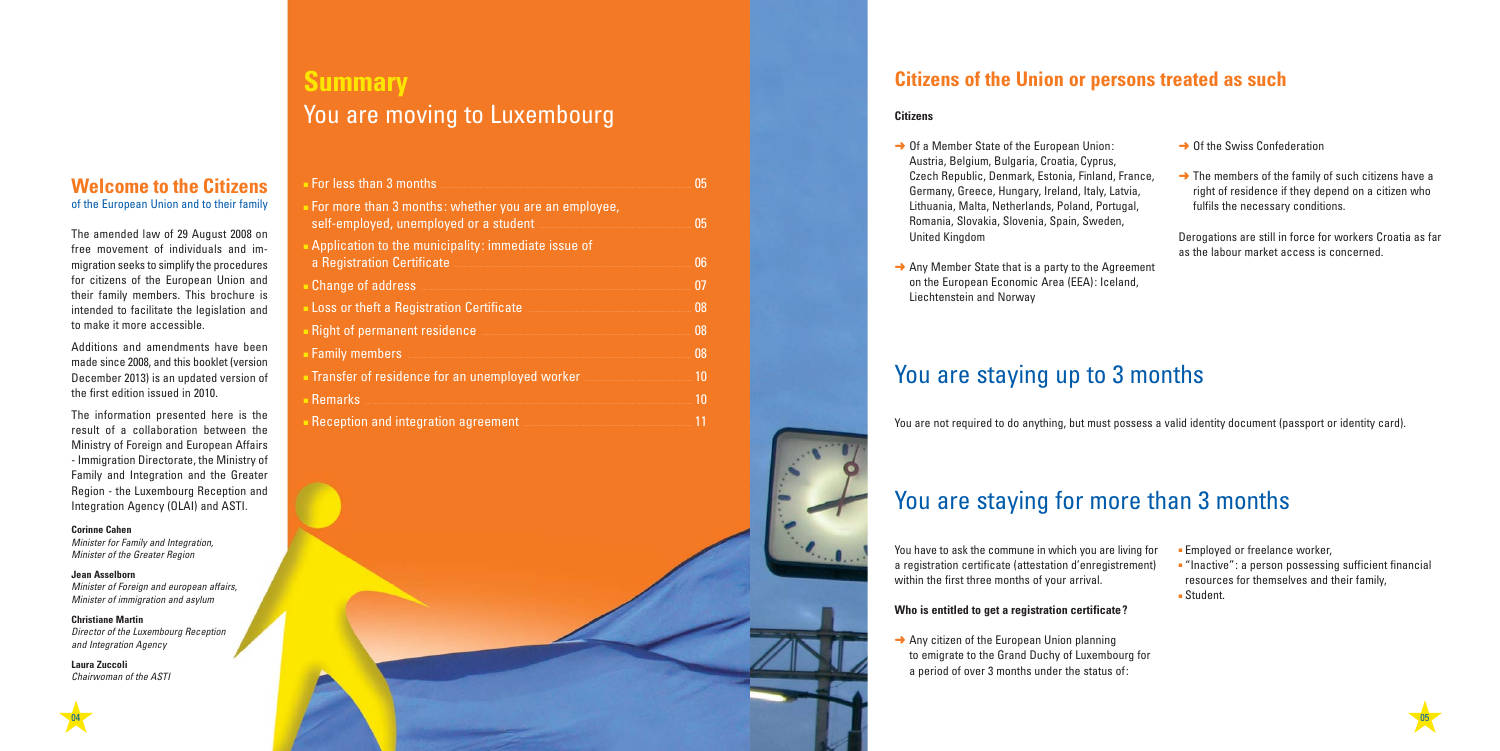### **You are employed**

### **Here are the documents to be presented:**

- An employment contract (dated and signed by the 2 parties),
- An offer of employment issued by the future employer (dated and signed by the future employer).

#### **Reminder:**

croatian citizens must also present a work permit.

An employed worker is a person who carries out economic activities remunerated on behalf of and under the guidance of another person. This activity must be genuine and effective; activities that are so small that they appear purely marginal and accessory are excluded (e.g. activities below 10 hours per week).

- $\rightarrow$  You must contact the municipal authorities of your place of residence:
- you must present a valid form of identification (identity card or valid passport) and,
- you must attach supporting documents (for further information, see below).

- $\rightarrow$  If your file is complete, you are immediately issued the certificate of registration in your municipality of residence:
- such certificate is issued for an unlimited period, ■ such certificate is free of charge.

An offer of employment is an act by which an employer commits to concluding an employment contract with a candidate, if the latter accepts. In order for an offer of employment to be valid, it must specify the nature of the work in question, the date of recruitment, the period of employment and the amount of remuneration.

 $\rightarrow$  The documents required depend on the situation of the applicant.

### **Which institution issues the certificate of registration?**

### **What is the waiting time?**

Bulgarian and romanian citizens are considered EU citizens regarding the residence and work permit from 1st January 2014 onwards.

#### **Note:**

The registration certificate does not constitute an identity document!

### **What supporting documents must one provide?**

### **You are freelance**

### **Here are the documents to be presented:**

■ Proof attesting that your activities are freelance.

### **e.g.**

authorisation of establishment, authorisation to trade in cases where this authorisation is required and where applicable, the letter from the Ministry of the Middle Classes, Tourism and Housing certifying that a business permit is not necessary for the activity carried out, proof of authorisation to perform a licensed profession (doctor, physiotherapist, lawyer, etc.) or a contract of service provision.

- $\rightarrow$  You must register the certificate within 8 days of your arrival with the "new" municipality. If after several changes of address the certificate no longer has any available fields, a new certificate
- 

### **You are inactive**

### **Here are the documents to be presented:**



Detailed information on these exemptions can be found on the website www.mae.lu under the section: Visas/Immigration - Citizen of the Union and their family member also citizen of the Union.

#### **Note:**

Croatians, even though they are citizens of the Union, must attach a work permit in order to be issued a certificate of registration under the status of salaried worker. There is an initial two-year transition period starting from 1 July 2013.

- Proof of sufficient resources to avoid becoming a burden on the social welfare system: the sufficient resources required are assessed by taking into account the personal situation of the person concerned. Under no circumstances can the amount
- - bank statements)
	- A certificate of subscription to health insurance, for yourself and your family members.

required exceed the total of the guaranteed minimum wage defined by the amended law of 29 April 1999 enacting a right to a guaranteed minimum wage.

### **e.g.**

retirement pension or disability benefit, bank certificate, guarantor, wages or indemnities received in another country,

■ a certificate of subscription to health insurance, for yourself and your family members.

### **You are an unpaid student or**

# **intern**

### **Here are the documents to be presented:**

- Registration with an approved public or private educational institution in Luxembourg
- (e.g. www.uni.lu), primarily for the purpose of
- - carrying out studies or professional training, ■ A guarantee of sufficient resources (e.g. guarantor,
		-

will be issued to you, specifying the date of issue of the first certificate of registration. A copy is sent to the Ministry.

### You change your address

### **Within the Grand Duchy of Luxembourg**

## Registration certificate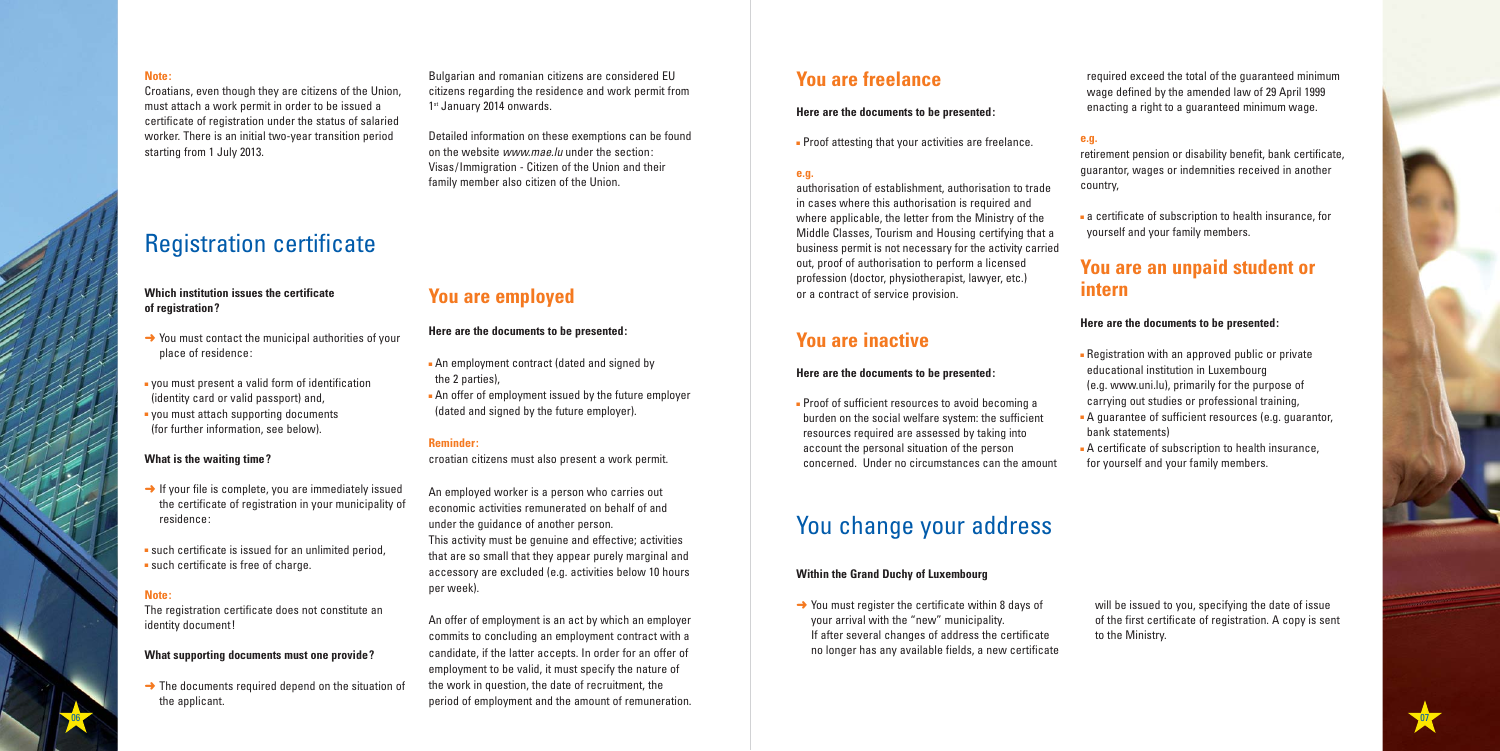

Your new certificate will specify the date of issue of the original certificate of registration.

The Ministry informs your municipality of the issue of the new certificate.

### In the event of loss or theft of the registration certificate

- $\rightarrow$  You must make a declaration to the police and apply in writing for a new certificate from the Ministry at the following address:
- Ministère des Affaires Etrangères [Ministry of Foreign Affairs] Direction de l'Immigration [Immigration Directorate] 26, route d'Arlon L-1140 Luxembourg B.P. 752 L-2017 Luxembourg

- $\rightarrow$  After an uninterrupted legal stay of 5 years (e.g. certificate of residency), even:
- if you receive a retirement pension or if you receive early retirement or disability benefits,
- if you reside in Luxembourg and work in another Member State.

- **B** The partner with whom the citizen of the Union has contracted a civil partnership,
- **C** Direct descendants and direct descendants of the spouse or the partner who are less than 21 years of age or who are dependants (except in the case of a student),

The application must be sent using a special form to the Immigration Directorate (see address here above).

### After 5 years you will be entitled to permanent residency

- $\rightarrow$  The law differentiates between:
- family members who are citizens of the European Union or assimilated,
- family members of a national of a third-party country and,
- family members of a student.

### **The following are regarded as a family member**

### **A** The spouse,

### **The law defines who qualifies as a family member**

### Family members

### **If it is about a descendant (children):**

■ The proof that the child is less than 21 years of age or that he is supported, as well as the proof of the family tie with the citizen of the Union or the national of one of the assimilated countries that he accompanies or joins.

- **D** Direct ascendants who are dependants of the citizen of the Union and direct ascendants who are dependants of the spouse or partner (except in the case of a student),
- **E** The partner with whom the citizen of the Union has a long-term relationship, appropriately attested. The sustainable nature of the relationship is examined in relation to the intensity, the seniority and the stability of the bond between the partners. The proof of the sustainable nature can be expressed by any means,
- **F** Other family members specially authorised by the Ministry (for example supported by the applicant or for health reasons).

### **If it is about ascendant (father, mother):**

■ The proof of the family tie with the citizen of the Union or the national of one of the assimilated countries that he accompanies or joins, as well as the proof that he is supported by this person.

### **The special authorization of the Minister:**

■ If the applicant belongs to the other family members falling within article 12, paragraph (2) of the law, a special permit of the Ministry is enacted.

### **Members of your family, nationals of a third party**

## **country:**

Must present themselves to the municipality of your residence within 3 months following their arrival and ask for a residence permit as a member of the family of a citizen of the Union with the documents used for entry into the country and a copy of your certificate of registration and according to the case in question with:

- 
- 
- 

■ a document proving the existence of the marriage, the partnership or the family ties,

■ a document of the country of origin proving that the applicant is supported by you and,

■ the special permit from the Ministry if the applicant belongs to the other family members falling under article 12, paragraph (2) of the law.

The family members of a Luxembourg citizen are assimilated with the family members of the citizen of the Union.

### **Which are the documents to be presented for the family members?**

For the members of your family themselves citizens of the Union or assimilated, the procedure is similar to your own. The applicant presents himself within 3 months of arrival to the municipality with an ID document, a copy of your certificate and according to the case:

### **If it is about a spouse:**

- a marriage certificate/a certificate of the recorded partnership/a copy of the family record book,
- a copy of the certificate of registration of the citizen of the Union (and assimilated countries) that the applicant has joined.
- 
-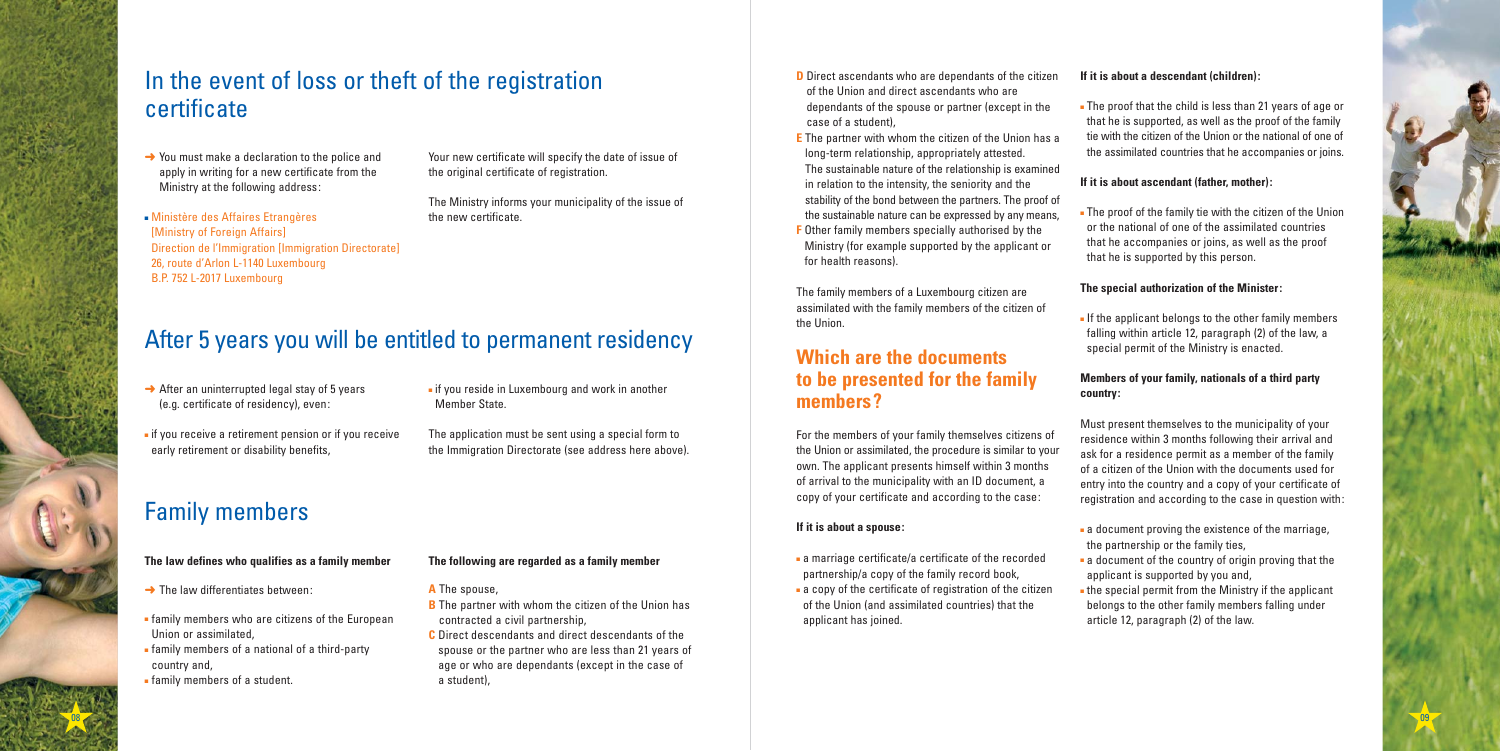

#### **Members of your family if you are student**

■ If you are a student, only your partner or your registered partner and your dependant children are regarded as members of your family (not ascendants or other members of your family, without the special authorisation of the Ministry).

#### **Steps to follow:**

- $\rightarrow$  Presenting the documents to the municipality, the municipality gives you a receipt.
- $\rightarrow$  The receipt is valid as a residence permit for 6 months.
- $\rightarrow$  The municipality sends the file to the Ministry.
- $\rightarrow$  The Ministry issues the residence permit within 6 months.
- $\rightarrow$  The Ministry sends the permit to the municipality.
- $\rightarrow$  You can collect the permit at the municipality.
- $\rightarrow$  The residence permit is valid for 5 years.

### **Only the amended law of 29 August 2008 and related grand-ducal regulations are deemed authentic:**

➜ Memorial A 138 of 10 September, 2008 (to be downloaded free of charge from Legilux: www.legilux.public.lu)

 $\rightarrow$  a reduction in the registration fees for language

This is only a summary presentation. Reiterating the basics of the Luxembourg legal provision concerning the citizens of the European Union and their family wanting to settle in Luxembourg. In order to do so, ASTI did not make any comparison with the relevant Community legislation, in particular with Directive 2004/38/EC.

 $\rightarrow$  If the documents are not written in German, French or English, a certified true copy by a sworn translator must be attached.

- $\rightarrow$  An incomplete request will be returned to the applicant in order to be completed before being assessed.
- $\rightarrow$  The ID photographs must be in conformity with the standards of the International Civil Aviation Organization (recent photograph, in colour, full

 $\rightarrow$  exemption from payment for training on civic information and orientation day,

 $\rightarrow$  exempt from one of the optional courses on civics intended for the acquisition of Luxembourg

 $\rightarrow$  taking into account of the CAI for obtaining the status of long-term resident.

 $\rightarrow$  Luxembourg Reception and Integration Agency

Consequently, in order to request a certificate of registration it is necessary that the amount of unemployment benefit of the country of origin is at least equivalent to the benefits of the guaranteed minimum wages of Luxembourg.

- that the person has been registered as a job seeker for at least 4 weeks and has been unemployed,
- that he is registered as a job seeker in the Member State in which he hopes to settle within 7 days after having informed the qualified department of employment in his country of origin,
- that he is provided with an E303 certificate. This form is issued for the unemployed person who asks to transfer his residence to another Member State to seek an employment in that country.

### You receive unemployment benefit in your country of origin and you wish to settle in Luxembourg?

 $\rightarrow$  Discover the history, the customs, the languages and the values of the Grand Duchy of Luxembourg!

### Remarks

For a maximum period of three months, any person is entitled to unemployment benefit in another Member State of the European Union, on the conditions:

> face, 45mm x 35mm, including 70% to 80% taken-up by the facial image itself).

#### **Your benefit from:**

- classes,
- 
- nationality,
- 

### **Would you like to find out more?**

- (OLAI) Tél: 2478 5785
- 

E-mail: cai@olai.public.lu www.olai.public.lu

You can find more information for citizens of third party countries on the website of ASTI-FEI: www.bienvenue.lu or on the website of Ministry for Foreign and European Affairs: www.mae.lu

## The Welcome and Integration Contract - CAI

#### **Did you know?**

The Luxembourg Government set up a provision, which enables you to actively take-part in your integration, namely the Welcome and Integration Contract (CAI).

#### **A contract aimed at you:**

- to learn one of the languages of the country,
- to follow a course on civics,
- to take part in an orientation day.

#### **The CAI is aimed at you, if you:**

- are a foreign national,
- legally remain on the territory of the Grand Duchy of Luxembourg and wish to stay there long-term ■ are at least 16 years of age